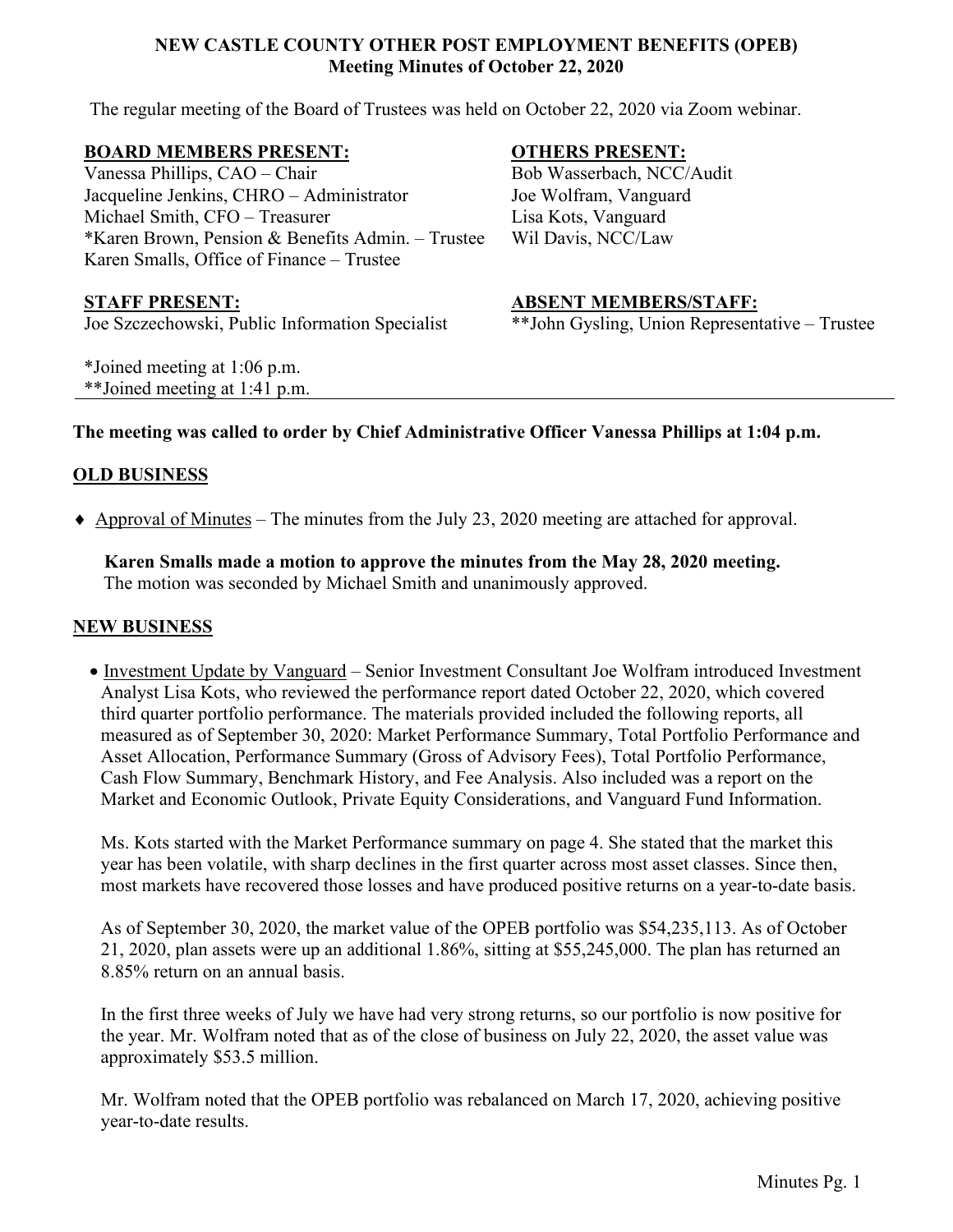## **NEW CASTLE COUNTY OTHER POST EMPLOYMENT BENEFITS (OPEB) Meeting Minutes of October 22, 2020**

Ms. Kots continued to review the details of the Performance Summary (Gross of Advisory Fees), Total Portfolio Performance, Cash Flow Summary, Benchmark History, and Annualized Fee Analysis (pages 6 – 12). Vanguard's Total estimated annual fees and expenses were \$85,102.

Mr. Wolfram presented the material in the report under tab II – "Market and Economic Outlook" (pages 14 – 26). He noted that balanced portfolios like OPEB's have done well this year. The Federal Government has indicated that it will do everything possible to stimulate the economy.

On page 19, Mr. Wolfram reviewed Vanguard's October 2020 market and economic outlook at a glance. Key takeaways are:

\*It will take until the end of 2021 for U.S. GDP to return to pre-COVID levels.

- \*Vanguard expects agreement on a continuing resolution to fund the government at least through the election.
- \*Monetary policy should remain loose into 2021, with risks skewed toward further easing.
- \*Global trade is poised for a sharp rebound through October, followed by a slower recovery.
- \*Vanguard expects core inflation to remain below 2% over the medium term.
- \*The United States will finish 2020 with an unemployment rate in a range of 7% to 9%.

Ms. Phillips asked if Vanguard recommends any changes to the OPEB portfolio given their projections. Mr. Wolfram stated that the current allocations are in a good position, and he did not recommend any tactical moves at this time.

Mr. Wolfram concluded with an overview of how presidential elections have impacted the market historically.

Mr. Wolfram reviewed the information under Tab III – "Private Equity Considerations." He noted that OPEB's Investment Policy Statement does not specifically prohibit investing in private equities, but it does include a statement (under section II, D 4) that says, "engaging in investment strategies that have the potential to amplify or distort the risk of loss beyond a level that is reasonably expected given the objectives of their portfolios is prohibited." This may need to be examined by our legal advisor.

Mr. Wolfram presented a broad overview of private equities and their place in portfolios. In February, Vanguard partnered with HarbourVest to provide a private equity offering. Private equity has found its place in many portfolios, particularly non-profits and public government pension plans seeking higher returns and more diversity. However, the expected time horizon for this investment is 12 to 14 years.

Ms. Phillips suggested that the board members review the information and bring questions or concerns to the next meeting.

- ♦ Financial Update –Karen Smalls reviewed the financial update on the OPEB fund for FY2020 as of September 30, 2020 as provided. A comparison to FY2020 figures was included.
	- o FY 2021 Revenue \$5,080,420.67
		- $\circ$  Investment Income \$3,074,951.67
		- $\circ$  County's Contribution \$1,712,653.00
		- o Pensioner Contribution \$292,816.00